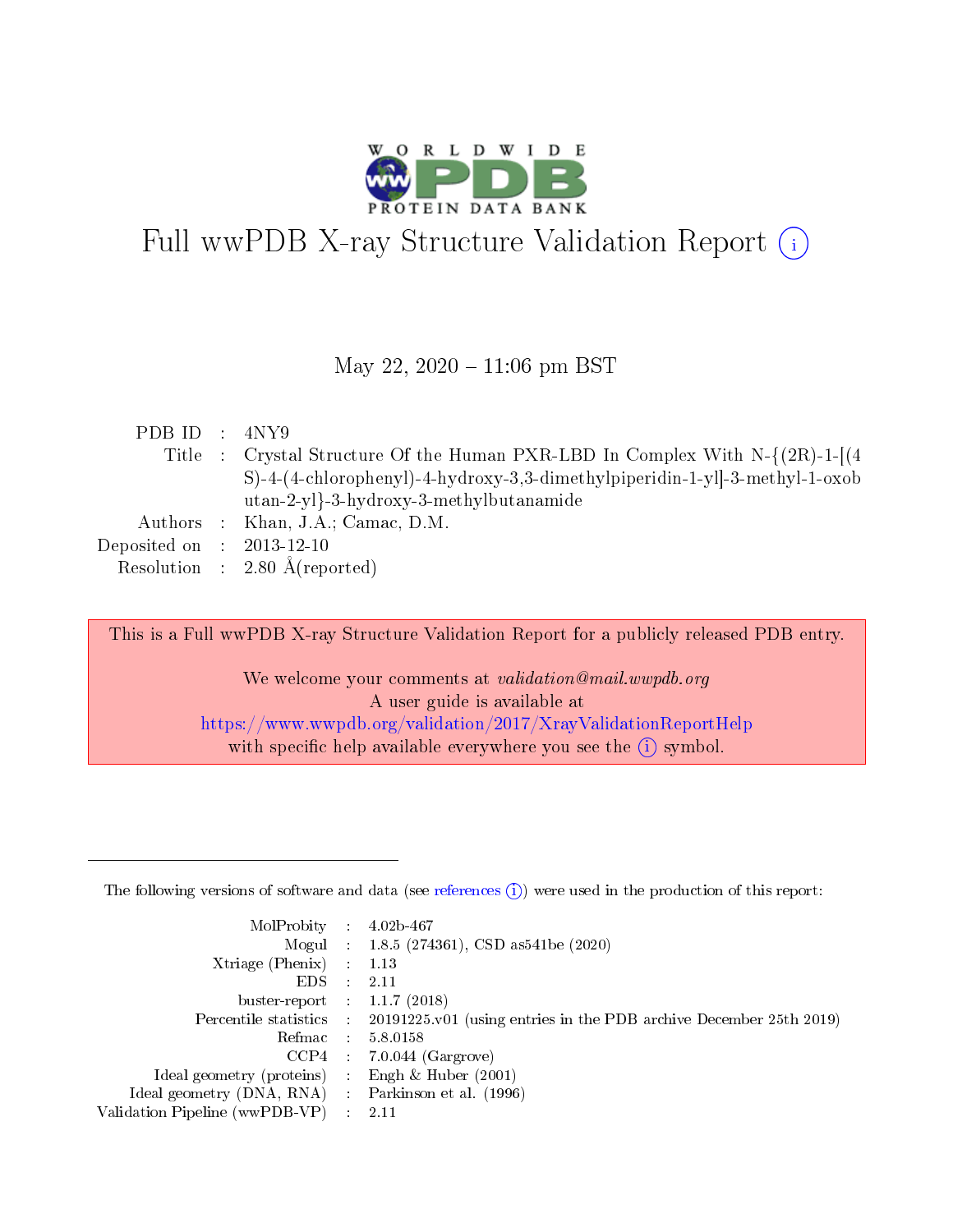# 1 [O](https://www.wwpdb.org/validation/2017/XrayValidationReportHelp#overall_quality)verall quality at a glance  $(i)$

The following experimental techniques were used to determine the structure: X-RAY DIFFRACTION

The reported resolution of this entry is 2.80 Å.

Percentile scores (ranging between 0-100) for global validation metrics of the entry are shown in the following graphic. The table shows the number of entries on which the scores are based.



| Metric                | Whole archive<br>$(\#\text{Entries})$ | Similar resolution<br>$(\#\text{Entries},\,\text{resolution}\,\,\text{range}(\textup{\AA}))$ |
|-----------------------|---------------------------------------|----------------------------------------------------------------------------------------------|
| $R_{free}$            | 130704                                | $3140 (2.80 - 2.80)$                                                                         |
| Clashscore            | 141614                                | $3569(2.80-2.80)$                                                                            |
| Ramachandran outliers | 138981                                | 3498 (2.80-2.80)                                                                             |
| Sidechain outliers    | 138945                                | $3500(2.80-2.80)$                                                                            |
| RSRZ outliers         | 127900                                | $3078(2.80-2.80)$                                                                            |

The table below summarises the geometric issues observed across the polymeric chains and their fit to the electron density. The red, orange, yellow and green segments on the lower bar indicate the fraction of residues that contain outliers for  $>=3, 2, 1$  and 0 types of geometric quality criteria respectively. A grey segment represents the fraction of residues that are not modelled. The numeric value for each fraction is indicated below the corresponding segment, with a dot representing fractions <=5% The upper red bar (where present) indicates the fraction of residues that have poor fit to the electron density. The numeric value is given above the bar.

| Mol | $\gamma$ hain | Length  | Quality of chain |     |  |     |  |  |  |  |  |
|-----|---------------|---------|------------------|-----|--|-----|--|--|--|--|--|
|     |               |         | 4%               |     |  |     |  |  |  |  |  |
|     |               | $290\,$ | 66%              | 21% |  | 10% |  |  |  |  |  |

The following table lists non-polymeric compounds, carbohydrate monomers and non-standard residues in protein, DNA, RNA chains that are outliers for geometric or electron-density-fit criteria:

|                                                                                    |     |  | Mol   Type   Chain   Res   Chirality   Geometry   Clashes   Electron density |
|------------------------------------------------------------------------------------|-----|--|------------------------------------------------------------------------------|
| $\begin{array}{ c c c c c } \hline 3 & \text{GOL} & \text{A} \ \hline \end{array}$ | 502 |  |                                                                              |

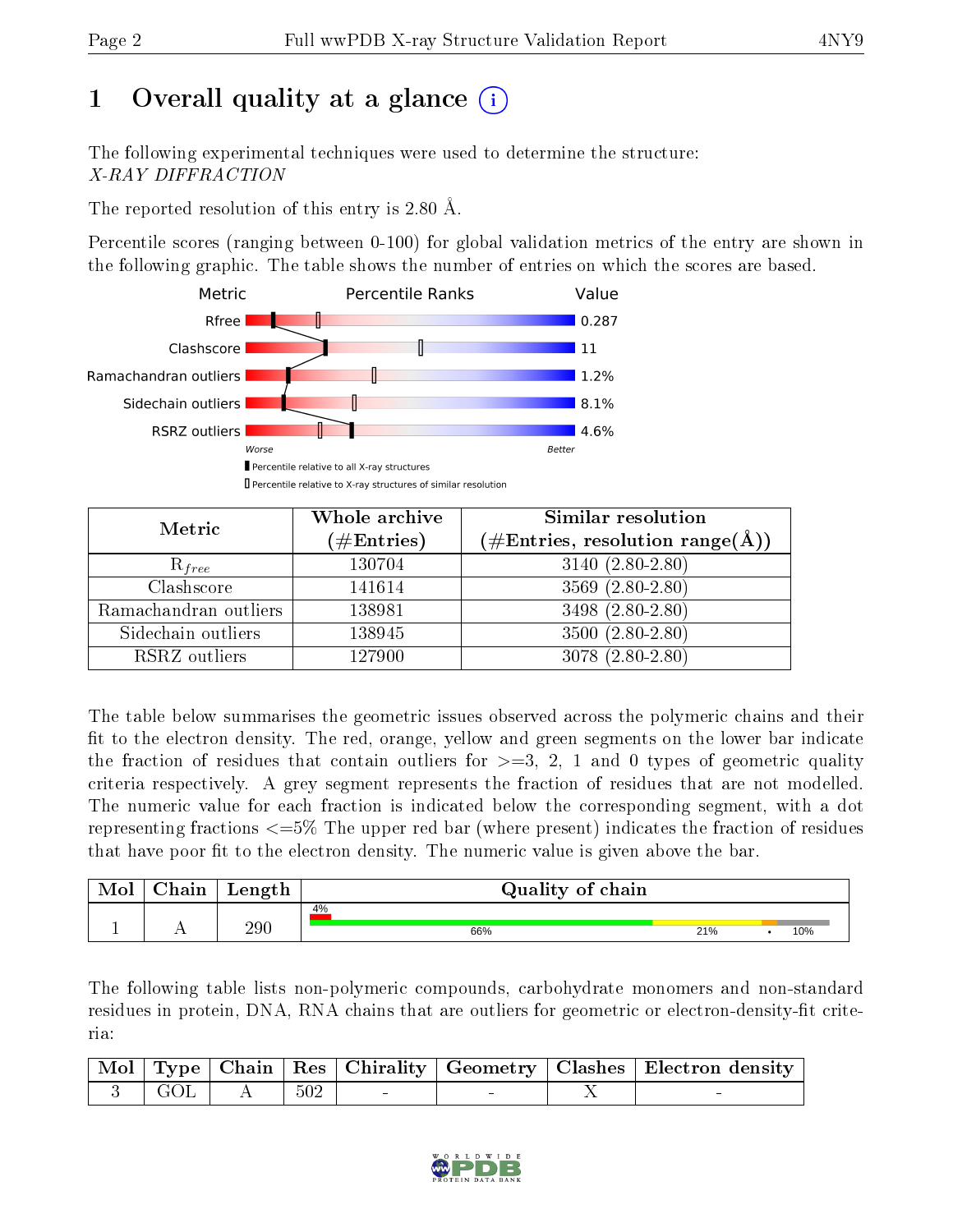# 2 Entry composition  $\binom{1}{1}$

There are 4 unique types of molecules in this entry. The entry contains 2178 atoms, of which 0 are hydrogens and 0 are deuteriums.

In the tables below, the ZeroOcc column contains the number of atoms modelled with zero occupancy, the AltConf column contains the number of residues with at least one atom in alternate conformation and the Trace column contains the number of residues modelled with at most 2 atoms.

• Molecule 1 is a protein called Nuclear receptor subfamily 1 group I member 2.

| Mol | Chain | Residues | Atoms                    |      |     |       | $\rm{ZeroOcc}$   $\rm{AltConf}$   $\rm{Trace}$ |  |  |
|-----|-------|----------|--------------------------|------|-----|-------|------------------------------------------------|--|--|
|     | . .   | $260\,$  | $\mathrm{Total}$<br>9197 | 1369 | 362 | - 378 | 18                                             |  |  |

• Molecule 2 is N- $\{(2R)-1-[(4S)-4-(4-chloropheny)]-4-hydroxy-3,3-dimethylpiperidin-1-y]\}-3$ methyl-1-oxobutan-2-yl}-3-hydroxy-3-methylbutanamide (three-letter code: 2Q4) (formula:  $C_{23}H_{35}CIN_2O_4$ .



| Mol | Chain   Residues | Atoms      |  |  |  | $\rm ZeroOcc \mid AltConf$ |  |  |
|-----|------------------|------------|--|--|--|----------------------------|--|--|
|     |                  | Total C Cl |  |  |  |                            |  |  |
|     |                  |            |  |  |  |                            |  |  |

• Molecule 3 is GLYCEROL (three-letter code: GOL) (formula:  $C_3H_8O_3$ ).

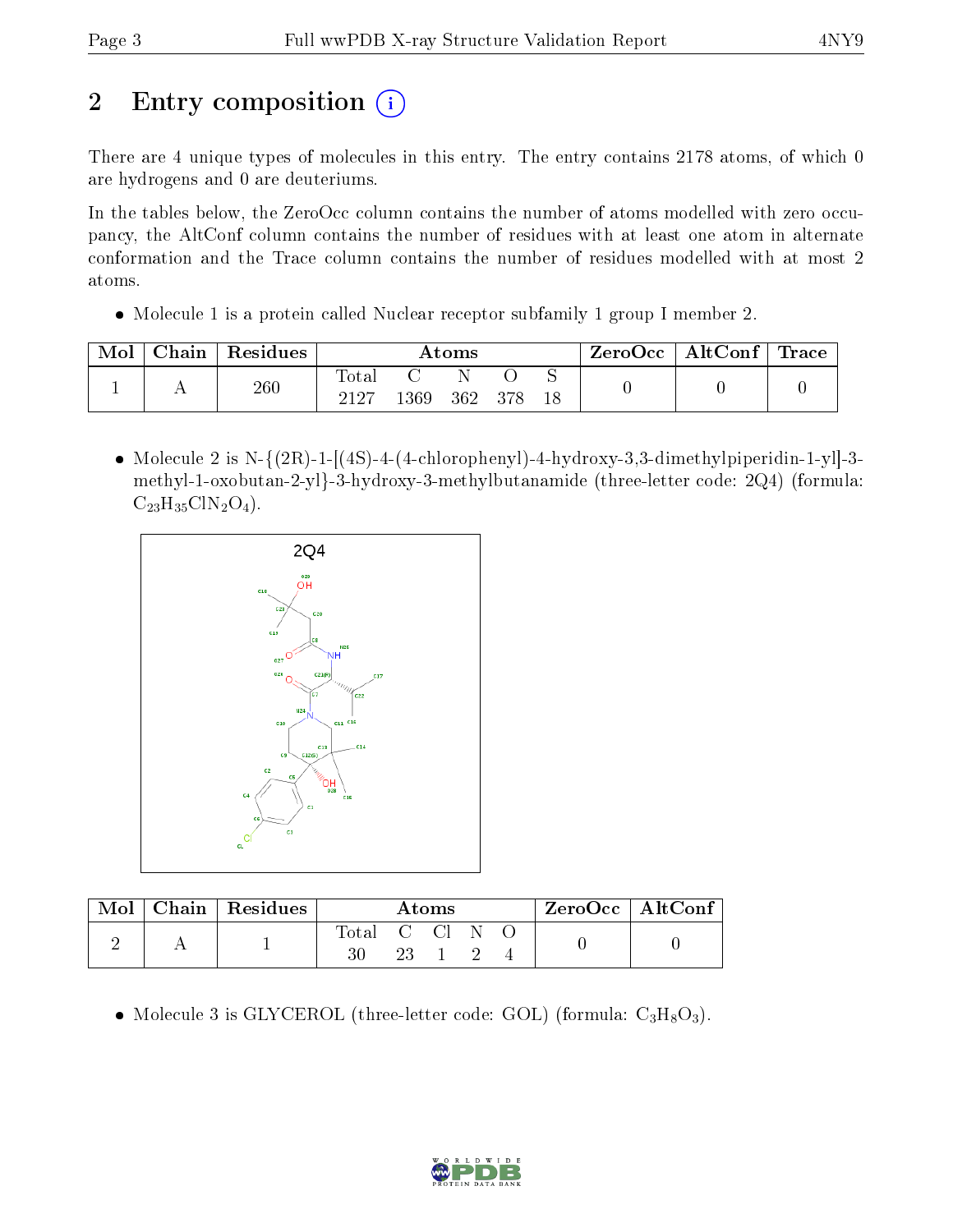

|  | $\blacksquare$ Mol $\parallel$ Chain $\parallel$ Residues $\parallel$ | Atoms                             |  |  | $\rm ZeroOcc \mid AltConf$ |  |
|--|-----------------------------------------------------------------------|-----------------------------------|--|--|----------------------------|--|
|  |                                                                       | $\mathrm{Total} \quad \mathrm{C}$ |  |  |                            |  |

 $\bullet\,$  Molecule 4 is water.

|  | $Mol$   Chain   Residues | Atoms          | $\rm ZeroOcc$   $\rm AltConf$ |
|--|--------------------------|----------------|-------------------------------|
|  |                          | $_{\rm Total}$ |                               |

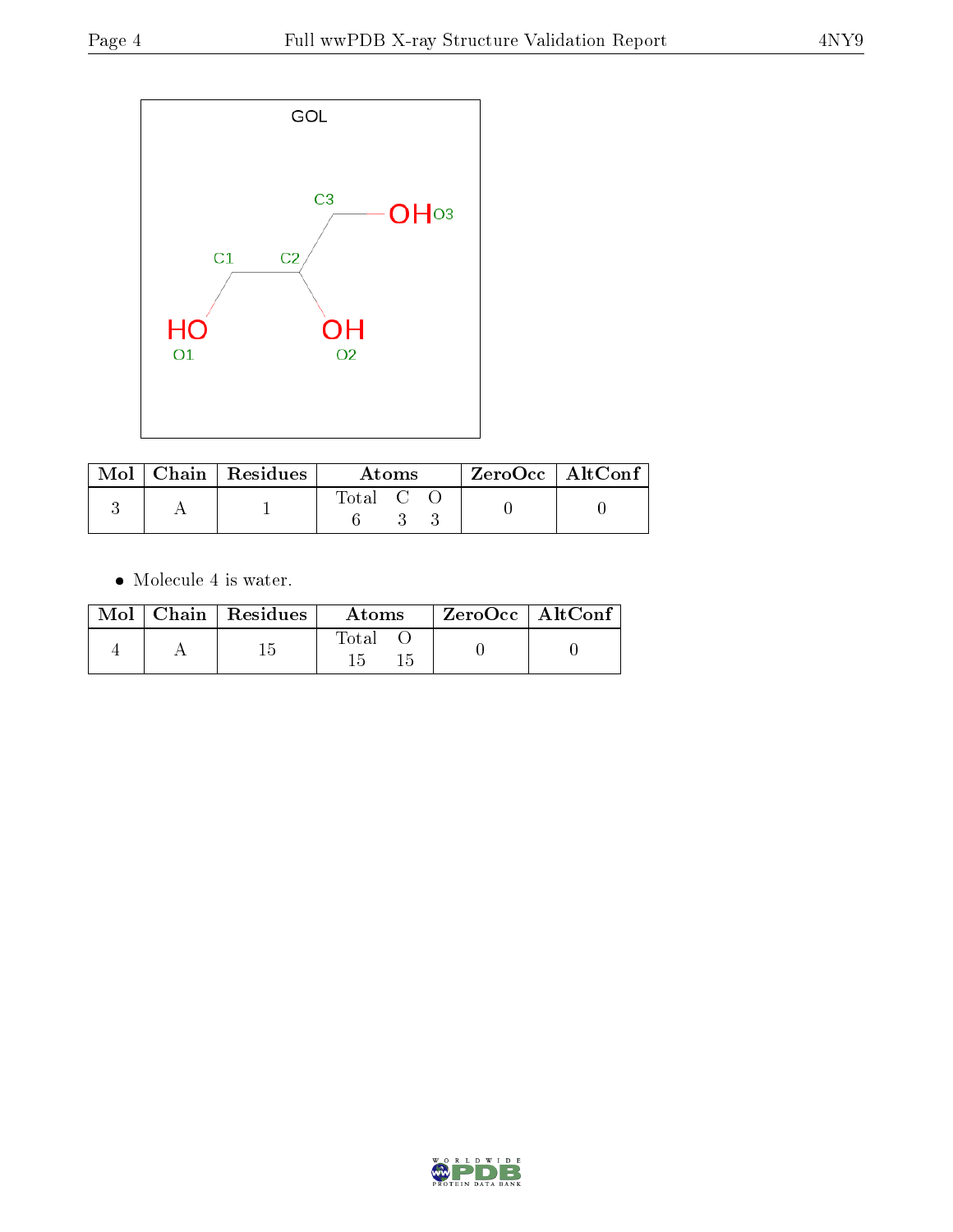# 3 Residue-property plots  $(i)$

These plots are drawn for all protein, RNA and DNA chains in the entry. The first graphic for a chain summarises the proportions of the various outlier classes displayed in the second graphic. The second graphic shows the sequence view annotated by issues in geometry and electron density. Residues are color-coded according to the number of geometric quality criteria for which they contain at least one outlier: green  $= 0$ , yellow  $= 1$ , orange  $= 2$  and red  $= 3$  or more. A red dot above a residue indicates a poor fit to the electron density (RSRZ  $> 2$ ). Stretches of 2 or more consecutive residues without any outlier are shown as a green connector. Residues present in the sample, but not in the model, are shown in grey.

• Molecule 1: Nuclear receptor subfamily 1 group I member 2



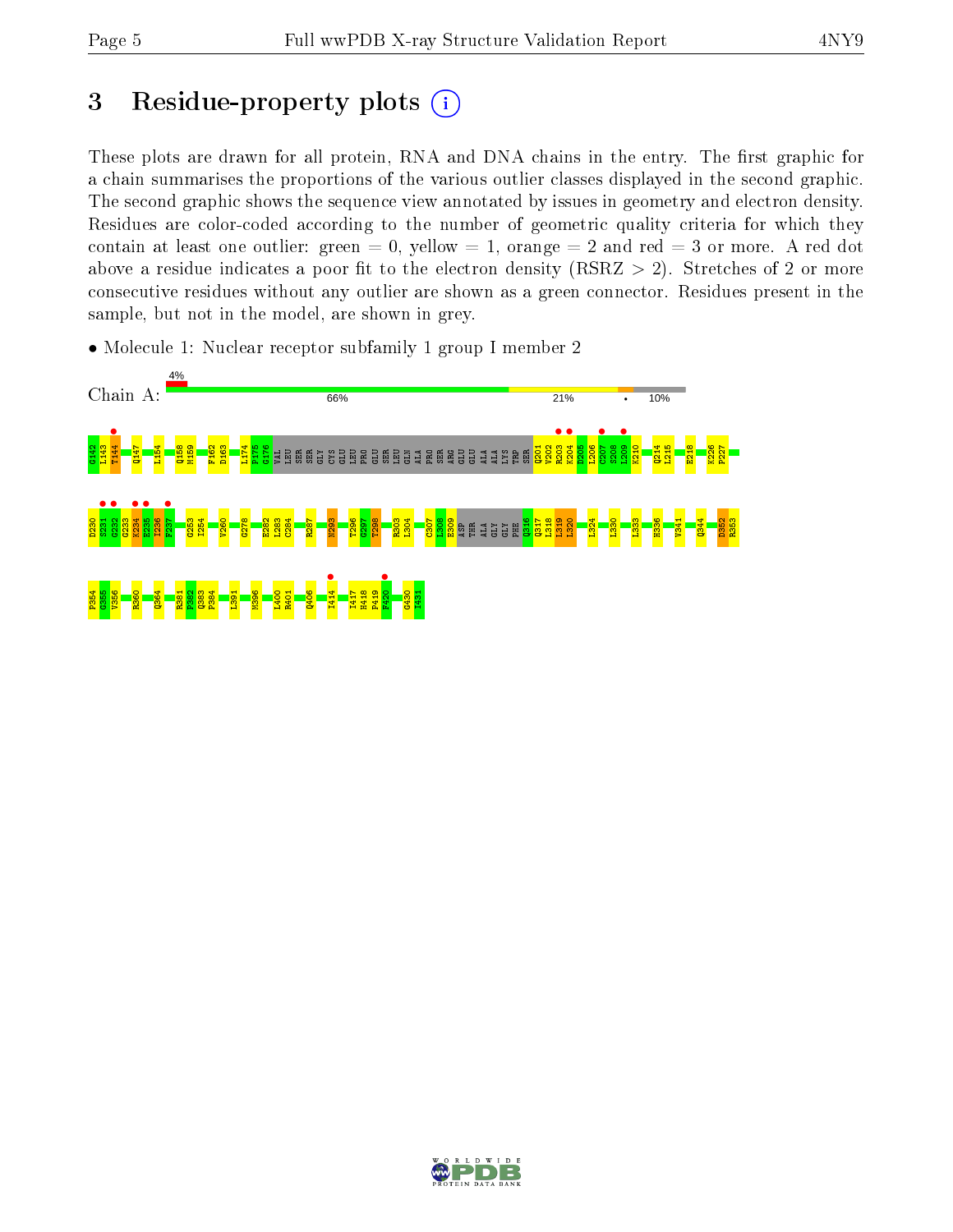## 4 Data and refinement statistics  $(i)$

| Property                                                          | Value                                            | Source     |
|-------------------------------------------------------------------|--------------------------------------------------|------------|
| Space group                                                       | P 43 21 2                                        | Depositor  |
| Cell constants                                                    | $91.76\text{\AA}$<br>$91.76\text{\AA}$<br>85.65Å |            |
| a, b, c, $\alpha$ , $\beta$ , $\gamma$                            | $90.00^\circ$<br>$90.00^\circ$<br>$90.00^\circ$  | Depositor  |
| Resolution $(A)$                                                  | $45.88 - 2.80$                                   | Depositor  |
|                                                                   | $45.88 - 2.80$                                   | <b>EDS</b> |
| % Data completeness                                               | 99.8 (45.88-2.80)                                | Depositor  |
| (in resolution range)                                             | 99.8 (45.88-2.80)                                | <b>EDS</b> |
| $R_{merge}$                                                       | 0.12                                             | Depositor  |
| $\mathrm{R}_{sym}$                                                | (Not available)                                  | Depositor  |
| $\overline{1$                                                     | 3.05 (at $2.81\text{\AA}$ )                      | Xtriage    |
| Refinement program                                                | BUSTER-TNT REFMAC 5.2.0019, REFMAC 5.2.0019      | Depositor  |
| $R, R_{free}$                                                     | $0.228$ , $0.298$                                | Depositor  |
|                                                                   | 0.217<br>$\frac{1}{2}$<br>0.287                  | DCC        |
| $R_{free}$ test set                                               | 450 reflections $(4.77\%)$                       | wwPDB-VP   |
| Wilson B-factor $(A^2)$                                           | 61.8                                             | Xtriage    |
| Anisotropy                                                        | 0.286                                            | Xtriage    |
| Bulk solvent $k_{sol}(e/\mathring{A}^3), B_{sol}(\mathring{A}^2)$ | 0.32, 31.4                                       | <b>EDS</b> |
| L-test for twinning <sup>2</sup>                                  | $< L >$ = 0.48, $< L^2 >$ = 0.31                 | Xtriage    |
| Estimated twinning fraction                                       | $\overline{\text{No}}$ twinning to report.       | Xtriage    |
| $F_o, F_c$ correlation                                            | 0.93                                             | <b>EDS</b> |
| Total number of atoms                                             | 2178                                             | wwPDB-VP   |
| Average B, all atoms $(A^2)$                                      | 60.0                                             | wwPDB-VP   |

Xtriage's analysis on translational NCS is as follows: The largest off-origin peak in the Patterson function is  $5.29\%$  of the height of the origin peak. No significant pseudotranslation is detected.

<sup>&</sup>lt;sup>2</sup>Theoretical values of  $\langle |L| \rangle$ ,  $\langle L^2 \rangle$  for acentric reflections are 0.5, 0.333 respectively for untwinned datasets, and 0.375, 0.2 for perfectly twinned datasets.



<span id="page-5-1"></span><span id="page-5-0"></span><sup>1</sup> Intensities estimated from amplitudes.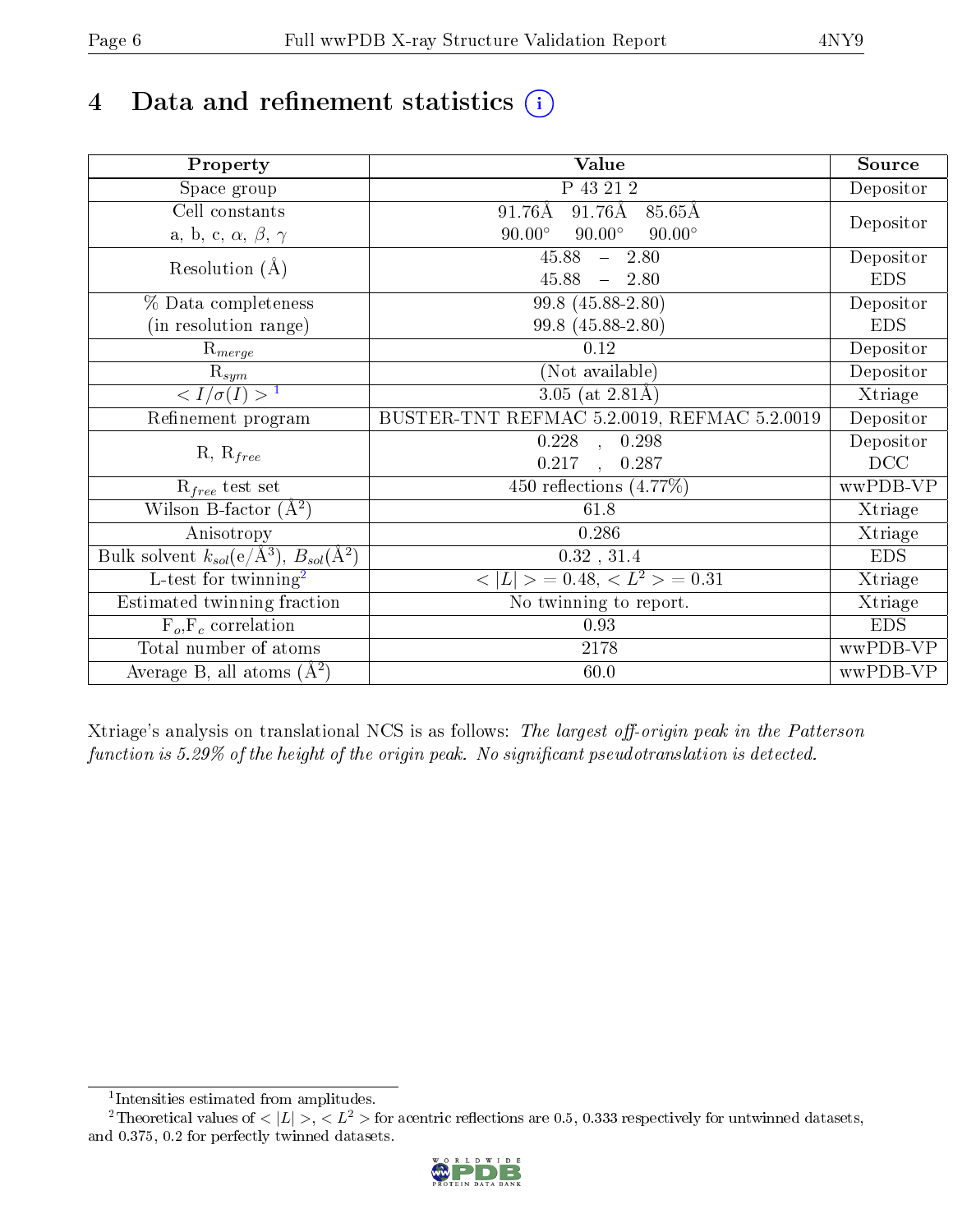# 5 Model quality  $(i)$

### 5.1 Standard geometry  $(i)$

Bond lengths and bond angles in the following residue types are not validated in this section: GOL, 2Q4

The Z score for a bond length (or angle) is the number of standard deviations the observed value is removed from the expected value. A bond length (or angle) with  $|Z| > 5$  is considered an outlier worth inspection. RMSZ is the root-mean-square of all Z scores of the bond lengths (or angles).

|     | Chain |          | Bond lengths       | Bond angles |                    |  |
|-----|-------|----------|--------------------|-------------|--------------------|--|
| Mol |       | RMSZ     | # $ Z  > 5$        | RMSZ        | # $ Z  > 5$        |  |
|     |       | $0.68\,$ | $1/2173$ $(0.0\%)$ | 0.72        | $1/2922$ $(0.0\%)$ |  |

All (1) bond length outliers are listed below:

|  |  |                           | $\mid$ Mol $\mid$ Chain $\mid$ Res $\mid$ Type $\mid$ Atoms $\mid$ $\mid$ Z $\mid$ Observed(Å) $\mid$ Ideal(Å) $\mid$ |  |
|--|--|---------------------------|-----------------------------------------------------------------------------------------------------------------------|--|
|  |  | 284   CYS   CB-SG   -5.05 |                                                                                                                       |  |

All (1) bond angle outliers are listed below:

|  |  | $\mid$ Mol $\mid$ Chain $\mid$ Res $\mid$ Type $\mid$ Atoms | $\mathbf{Z}$   Observed( $^{\circ}$ )   Ideal( $^{\circ}$ ) |  |
|--|--|-------------------------------------------------------------|-------------------------------------------------------------|--|
|  |  | $143$   LEU   CA-CB-CG   5.69                               | 128.38                                                      |  |

There are no chirality outliers.

There are no planarity outliers.

#### $5.2$  Too-close contacts  $(i)$

In the following table, the Non-H and H(model) columns list the number of non-hydrogen atoms and hydrogen atoms in the chain respectively. The H(added) column lists the number of hydrogen atoms added and optimized by MolProbity. The Clashes column lists the number of clashes within the asymmetric unit, whereas Symm-Clashes lists symmetry related clashes.

|  |      |      | Mol   Chain   Non-H   H(model)   H(added)   Clashes   Symm-Clashes |
|--|------|------|--------------------------------------------------------------------|
|  | 2127 | 2143 |                                                                    |
|  |      |      |                                                                    |
|  |      |      |                                                                    |
|  |      |      |                                                                    |
|  | 2178 | 2186 |                                                                    |

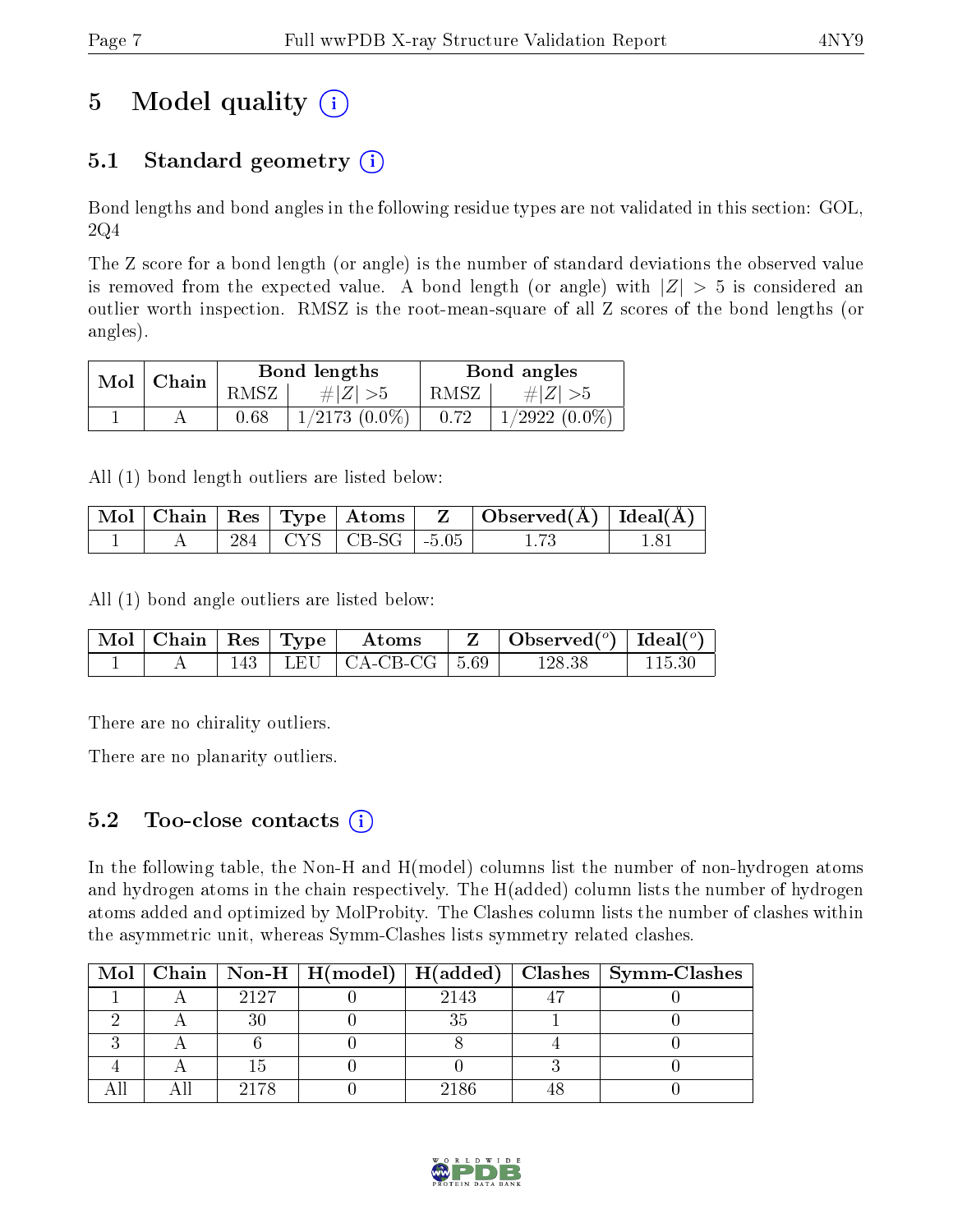The all-atom clashscore is defined as the number of clashes found per 1000 atoms (including hydrogen atoms). The all-atom clashscore for this structure is 11.

All (48) close contacts within the same asymmetric unit are listed below, sorted by their clash magnitude.

| Atom-1              | Atom-2                    | Interatomic       | Clash         |
|---------------------|---------------------------|-------------------|---------------|
|                     |                           | distance (Å)      | overlap $(A)$ |
| 1:A:287:ARG:HH11    | 3:A:502:GOL:H32           | 1.45              | 0.82          |
| 1:A:353:ARG:O       | 1: A: 356: VAL:HG23       | 1.81              | 0.81          |
| 1:A:430:GLY:HA2     | 4:A:610:HOH:O             | 1.81              | 0.81          |
| 1: A:303:ARG:HG2    | 1: A: 303: ARG: HH11      | 1.48              | 0.79          |
| 1:A:418:HIS:HD2     | 1: A: 419: PRO: HD2       | 1.53              | 0.73          |
| 1:A:287:ARG:NH1     | 3:A:502:GOL:H32           | 2.03              | 0.72          |
| 1:A:253:GLY:HA3     | 3:A:502:GOL:H11           | 1.76              | 0.68          |
| 1:A:287:ARG:HH11    | 3:A:502:GOL:C3            | 2.09              | 0.65          |
| 1:A:254:ILE:HD12    | 1:A:283:LEU:HB3           | 1.77              | 0.65          |
| 1:A:163:ASP:OD2     | 4:A:612:HOH:O             | 2.13              | 0.65          |
| 1:A:158:GLN:HE22    | 1:A:344:GLN:HE22          | 1.48              | 0.62          |
| 1: A:218: GLU: H    | 1: A:218: GLU:CD          | 2.04              | 0.61          |
| 1:A:293:ASN:C       | 1:A:293:ASN:HD22          | $2.10\,$          | 0.56          |
| 1: A: 233: GLY: O   | 1:A:234:LYS:HB2           | 2.05              | 0.55          |
| 1:A:418:HIS:CD2     | 1: A: 419: PRO: HD2       | 2.38              | 0.55          |
| 1:A:154:LEU:HB3     | 1:A:341:VAL:HG22          | 1.92              | 0.52          |
| 1: A:210: LYS: HE3  | 1:A:227:PRO:HB2           | 1.92              | 0.51          |
| 1: A:303:ARG:HG2    | 1: A: 303: ARG: NH1       | 2.21              | 0.51          |
| 1: A:282: GLU:HG2   | 1: A:400:LEU:HG           | 1.94              | 0.49          |
| 1: A: 233: GLY: O   | 1: A:234:LYS:CB           | 2.59              | 0.49          |
| 1: A:215:LEU:HG     | 1: A: 304: LEU: HD13      | 1.94              | 0.49          |
| 1:A:226:LYS:HD2     | 1:A:227:PRO:O             | 2.13              | 0.49          |
| 1:A:319:LEU:CD1     | 1:A:319:LEU:N             | 2.77              | 0.48          |
| 1: A: 352: ASP: O   | 1:A:401:ARG:NH2           | 2.48              | 0.47          |
| 1:A:144:THR:H       | 1:A:147:GLN:HE21          | 1.63              | 0.47          |
| 1: A:309: GLU: HA   | 1: A:309: GLU:OE1         | 2.15              | 0.46          |
| 1:A:330:LEU:HD13    | 1: A:396:MET:HG2          | 1.98              | 0.46          |
| 1:A:278:GLY:HA3     | 1:A:353:ARG:HD2           | 1.97              | 0.45          |
| 1: A:214: GLN:O     | $1: A:304: \text{LEU:HA}$ | $\overline{2.16}$ | 0.45          |
| 1:A:336:HIS:CD2     | 1:A:381:ARG:HH12          | 2.35              | 0.45          |
| 1: A:318: LEU: HD23 | 1:A:318:LEU:HA            | 1.85              | 0.44          |
| 1:A:303:ARG:HH11    | 1:A:303:ARG:CG            | 2.25              | 0.44          |
| 1:A:158:GLN:HE22    | 1:A:344:GLN:NE2           | 2.14              | 0.44          |
| 1:A:298:THR:HG22    | 1: A:307:CYS:SG           | 2.58              | 0.43          |
| 1: A:296:THR:OG1    | 1: A:298:THR:HG23         | 2.19              | 0.43          |
| 1:A:260:VAL:O       | 1:A:260:VAL:HG12          | 2.19              | 0.42          |
| 1:A:333:LEU:HD11    | 1: A:396:MET:HE2          | 2.02              | 0.42          |

Continued on next page...

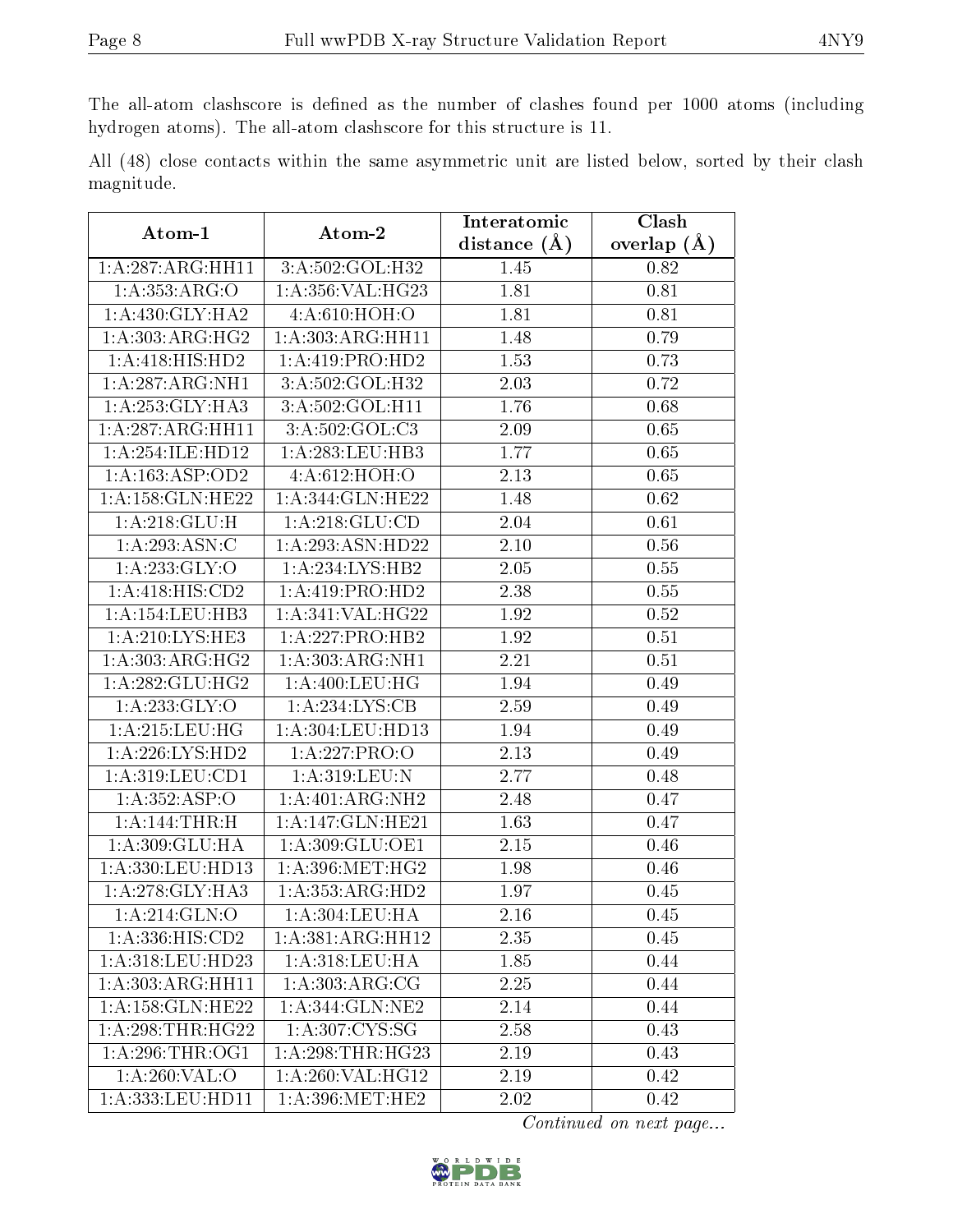| Atom-1                      | Atom-2              | Interatomic    | Clash         |
|-----------------------------|---------------------|----------------|---------------|
|                             |                     | distance $(A)$ | overlap $(A)$ |
| 1: A:154:LEU:HB3            | 1: A:341: VAL: CG2  | 2.49           | 0.42          |
| 1: A:260: VAL:O             | 1: A:260: VAL:CG1   | 2.66           | 0.42          |
| 1: A:201: GLN: HG3          | 1:A:202:VAL:N       | 2.34           | 0.41          |
| 1:A:236:ILE:HG13            | 1:A:236:ILE:H       | 1.63           | 0.41          |
| 1:A:260:VAL:HG23            | 4:A:604:HOH:O       | 2.19           | 0.41          |
| 1: A:206:LEU:HD21           | 1:A:414:ILE:HD11    | 2.02           | 0.41          |
| $1:A:418:H\overline{S:HD2}$ | 1:A:419:PRO:CD      | 2.29           | 0.41          |
| 1:A:303:ARG:NH1             | 1: A:303: ARG:CG    | 2.81           | 0.41          |
| 1: A:318: LEU: C            | 1: A:320: LEU:H     | 2.25           | 0.40          |
| 1:A:383:GLN:HA              | 1: A: 384: PRO: HD3 | 1.77           | 0.40          |
| 2:A:501:2Q4:H5              | 2:A:501:2Q4:H3      | 1.88           | 0.40          |

Continued from previous page...

There are no symmetry-related clashes.

#### 5.3 Torsion angles (i)

#### 5.3.1 Protein backbone  $(i)$

In the following table, the Percentiles column shows the percent Ramachandran outliers of the chain as a percentile score with respect to all X-ray entries followed by that with respect to entries of similar resolution.

The Analysed column shows the number of residues for which the backbone conformation was analysed, and the total number of residues.

| $\mid$ Mol $\mid$ Chain $\mid$ | Analysed                                                   |  | $\mid$ Favoured $\mid$ Allowed $\mid$ Outliers $\mid$ Percentiles |  |
|--------------------------------|------------------------------------------------------------|--|-------------------------------------------------------------------|--|
|                                | $254/290$ (88\%)   238 (94\%)   13 (5\%)   3 (1\%)   13 39 |  |                                                                   |  |

All (3) Ramachandran outliers are listed below:

| Mol | Chain | Res | <b>Type</b> |
|-----|-------|-----|-------------|
|     |       | 234 | TYS.        |
|     |       | 354 | PRO         |
|     |       | 203 | ARG         |

#### 5.3.2 Protein sidechains (i)

In the following table, the Percentiles column shows the percent sidechain outliers of the chain as a percentile score with respect to all X-ray entries followed by that with respect to entries of similar resolution.

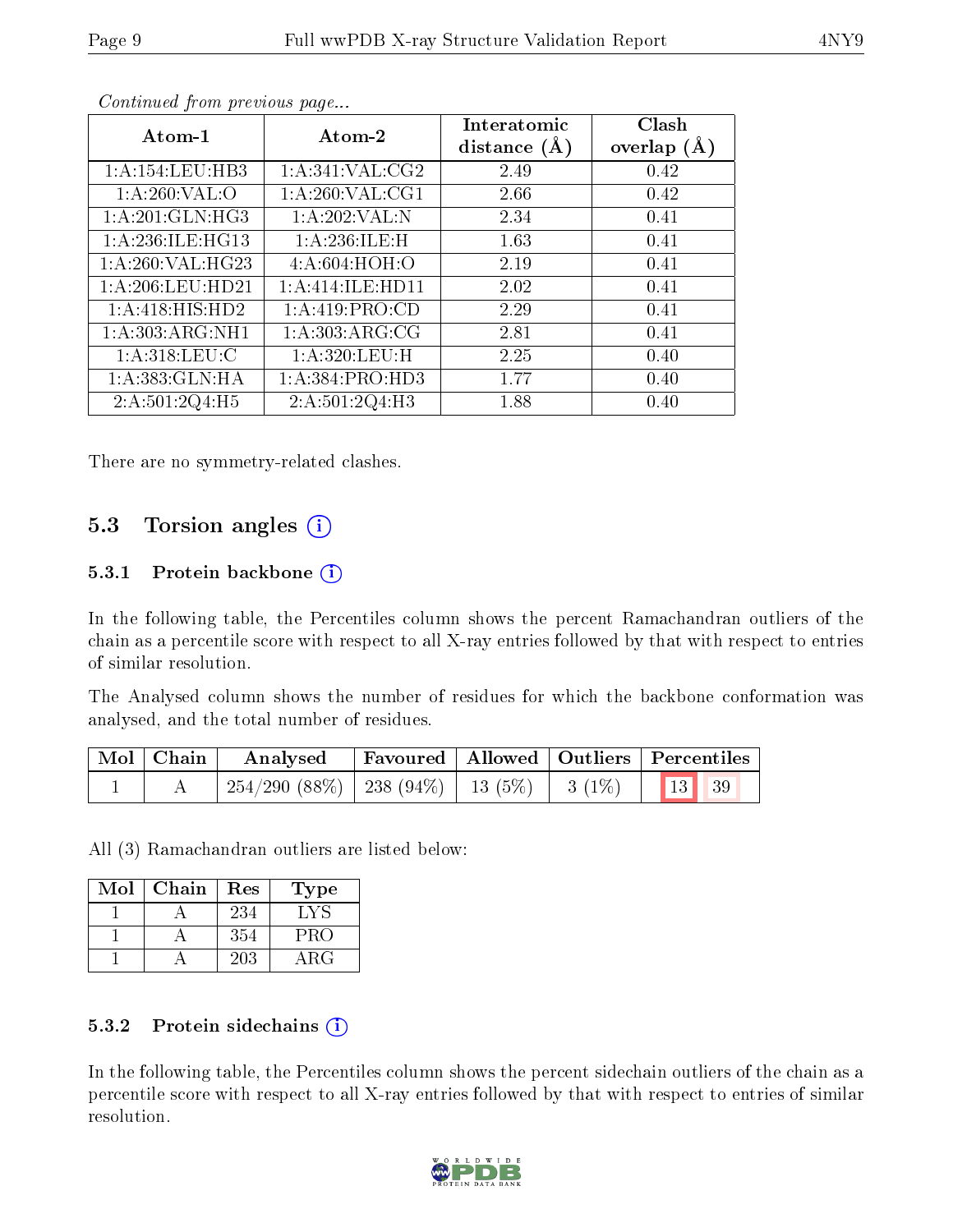The Analysed column shows the number of residues for which the sidechain conformation was analysed, and the total number of residues.

| $\mid$ Mol $\mid$ Chain | Analysed                      |  | Rotameric   Outliers   Percentiles |  |
|-------------------------|-------------------------------|--|------------------------------------|--|
|                         | $235/258$ (91\%)   216 (92\%) |  | 19 (8\%)   11 33                   |  |

All (19) residues with a non-rotameric sidechain are listed below:

| Mol            | Chain              | $\operatorname{Res}% \left( \mathcal{N}\right) \equiv\operatorname{Res}(\mathcal{N}_{0})\cap\mathcal{N}_{1}$ | $_{\rm Type}$                  |
|----------------|--------------------|--------------------------------------------------------------------------------------------------------------|--------------------------------|
| $\mathbf 1$    | $\boldsymbol{A}$   | 144                                                                                                          | THR                            |
| $\mathbf{1}$   | $\overline{A}$     | 159                                                                                                          | MET                            |
| $\mathbf{1}$   | $\overline{\rm A}$ | 162                                                                                                          | PHE                            |
| $\mathbf{1}$   | $\overline{\rm A}$ | 174                                                                                                          | LEU                            |
| $\mathbf 1$    | $\overline{A}$     | 204                                                                                                          | <b>LYS</b>                     |
| $\mathbf{1}$   | $\overline{\rm A}$ | 230                                                                                                          | <b>ASP</b>                     |
| $\mathbf{1}$   | $\overline{A}$     | 236                                                                                                          | <b>ILE</b>                     |
| $\overline{1}$ | $\overline{\rm A}$ | 293                                                                                                          | <b>ASN</b>                     |
| $\mathbf{1}$   | $\overline{A}$     | 298                                                                                                          | THR                            |
| $\mathbf{1}$   | $\overline{A}$     | 317                                                                                                          | GLN                            |
| $\mathbf{1}$   | $\overline{\rm A}$ | 319                                                                                                          | LEU                            |
| $\mathbf{1}$   | $\overline{A}$     | 320                                                                                                          | LEU                            |
| $\mathbf{1}$   | $\overline{\rm A}$ | 324                                                                                                          | LEU                            |
| $\overline{1}$ | $\overline{\rm A}$ | 352                                                                                                          | $\overline{\text{A}}\text{SP}$ |
| $\mathbf{1}$   | $\overline{\rm A}$ | 360                                                                                                          | $\rm{ARG}$                     |
| $\mathbf{1}$   | $\overline{\rm A}$ | 364                                                                                                          | <b>GLN</b>                     |
| $\mathbf{1}$   | $\overline{A}$     | 391                                                                                                          | LEU                            |
| $\mathbf{1}$   | $\bf{A}$           | 406                                                                                                          | GLN                            |
| $\mathbf 1$    | A                  | 417                                                                                                          | ILE                            |

Some sidechains can be flipped to improve hydrogen bonding and reduce clashes. All (7) such sidechains are listed below:

| Mol | Chain    | Res              | Type                      |
|-----|----------|------------------|---------------------------|
|     | А        | 147              | <b>GLN</b>                |
|     |          | 201              | <b>GLN</b>                |
|     |          | 272              | <b>GLN</b>                |
|     | $\Delta$ | $\overline{293}$ | $\overline{\mathrm{ASN}}$ |
|     |          | 344              | <b>GLN</b>                |
|     |          | 358              | <b>GLN</b>                |
|     |          | 418              | <b>HIS</b>                |

#### 5.3.3 RNA [O](https://www.wwpdb.org/validation/2017/XrayValidationReportHelp#rna)i

There are no RNA molecules in this entry.

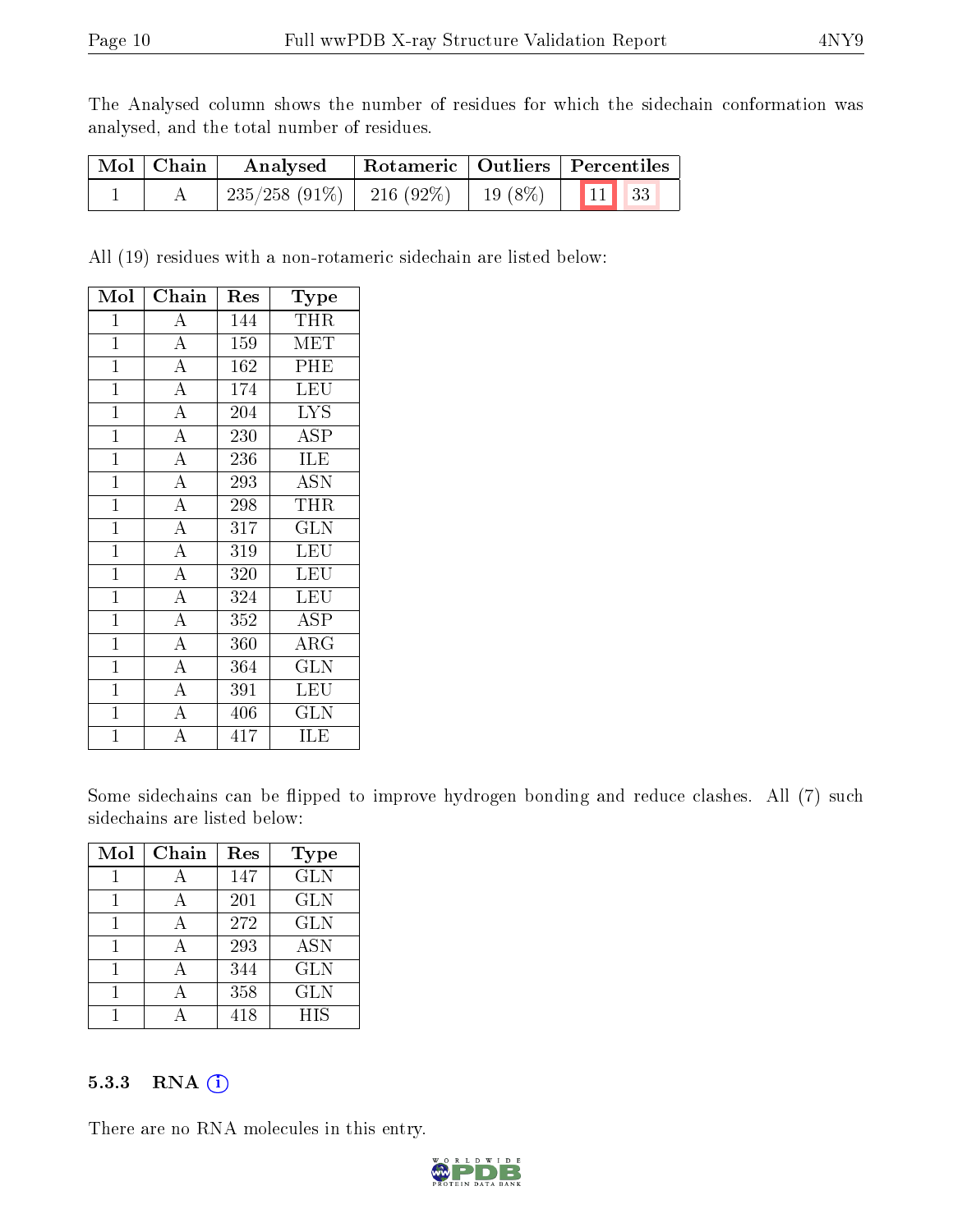#### 5.4 Non-standard residues in protein, DNA, RNA chains (i)

There are no non-standard protein/DNA/RNA residues in this entry.

#### 5.5 Carbohydrates (i)

There are no carbohydrates in this entry.

#### 5.6 Ligand geometry  $(i)$

2 ligands are modelled in this entry.

In the following table, the Counts columns list the number of bonds (or angles) for which Mogul statistics could be retrieved, the number of bonds (or angles) that are observed in the model and the number of bonds (or angles) that are dened in the Chemical Component Dictionary. The Link column lists molecule types, if any, to which the group is linked. The Z score for a bond length (or angle) is the number of standard deviations the observed value is removed from the expected value. A bond length (or angle) with  $|Z| > 2$  is considered an outlier worth inspection. RMSZ is the root-mean-square of all Z scores of the bond lengths (or angles).

| Mol | Chain   Res     |  |     | Bond lengths<br>${\rm Link}$ |          |      |             | Bond angles |      |             |
|-----|-----------------|--|-----|------------------------------|----------|------|-------------|-------------|------|-------------|
|     | Type            |  |     |                              | Counts   | RMSZ | # $ Z  > 2$ | Counts      | RMSZ | $\# Z  > 2$ |
|     | 2Q <sub>4</sub> |  | 501 |                              | 31,31,31 | 1.62 | $4(12\%)$   | 40,48,48    | 1.16 | $10\%$      |
|     | $\rm GOL$       |  | 502 | $\overline{\phantom{a}}$     | 0.5.5    | 0.36 |             | 5.5.5       | 0.65 |             |

In the following table, the Chirals column lists the number of chiral outliers, the number of chiral centers analysed, the number of these observed in the model and the number defined in the Chemical Component Dictionary. Similar counts are reported in the Torsion and Rings columns. '-' means no outliers of that kind were identified.

| Mol |     |     |        | Type   Chain   Res   Link   Chirals | <b>Torsions</b>          | Rings |
|-----|-----|-----|--------|-------------------------------------|--------------------------|-------|
|     | 2Q4 | 501 | $\sim$ | $\sim 100$                          | $8/27/47/47$   $0/2/2/2$ |       |
|     | GOL | 502 | $\sim$ | $\sim$                              | 2/4/4/4                  |       |

All (4) bond length outliers are listed below:

| Mol | Chain | Res | Type            | Atoms       | Z       | Observed $(A)$ | Ideal(A) |
|-----|-------|-----|-----------------|-------------|---------|----------------|----------|
|     |       | 501 | 2Q <sub>4</sub> | $C7-N24$    | 6.73    | $-44$          | $1.34\,$ |
|     |       | 501 | 2Q <sub>4</sub> | $C11-N24$   | 3.56    | 1.50           | .46      |
|     |       | 501 | 2Q <sub>4</sub> | $C12-C5$    | $-3.13$ | 1.50           | $1.52\,$ |
|     |       | 501 | 2Q4             | $C6$ - $CL$ | 2.56    |                |          |

All (4) bond angle outliers are listed below:

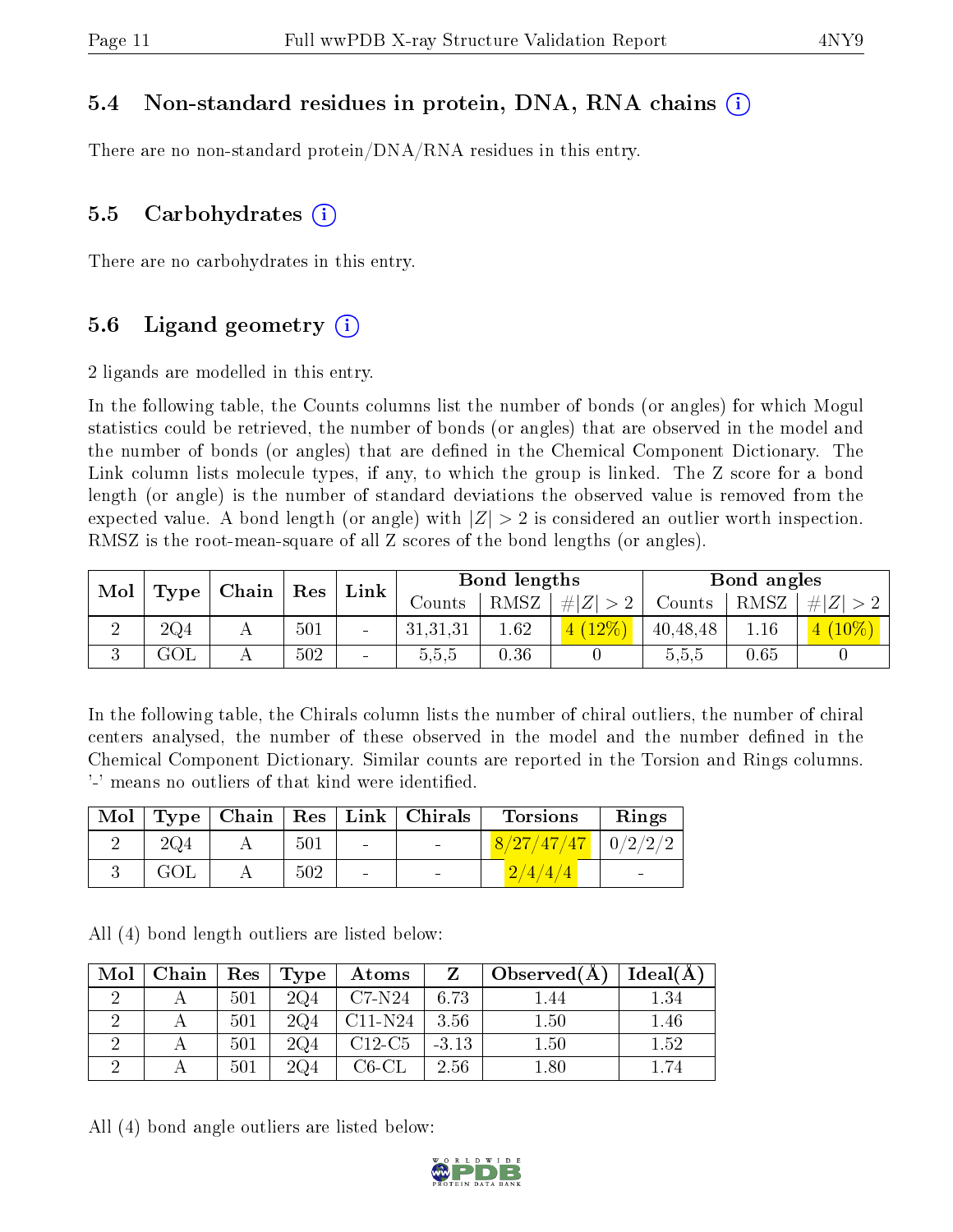| Mol | Chain | Res | Type | Atoms        |         | Observed $(^\circ)$ | $Ideal(^o)$ |
|-----|-------|-----|------|--------------|---------|---------------------|-------------|
|     |       | 501 | 2Q4  | C13-C11-N24  | 3.57    | 116.99              | 111 78      |
|     |       | 501 | 2Q4  | $C11-N24-C7$ | $-2.51$ | 112.04              | 121.97      |
|     |       | 501 | 2Q4  | $C10-N24-C7$ | $-2.42$ | 114.30              | 123.28      |
|     |       | 501 | 2Q4  | $C9-C12-C5$  | $-2.03$ | 107.09              | 111 19      |

There are no chirality outliers.

| Mol                         | Chain | $\operatorname{Res}% \left( \mathcal{N}\right) \equiv\operatorname{Res}(\mathcal{N}_{0},\mathcal{N}_{0})$ | Type            | <b>Atoms</b>                                                      |
|-----------------------------|-------|-----------------------------------------------------------------------------------------------------------|-----------------|-------------------------------------------------------------------|
| 2                           | А     | 501                                                                                                       | 2Q4             | O <sub>26</sub> -C <sub>7</sub> -N <sub>24</sub> -C <sub>11</sub> |
| $\overline{2}$              | A     | 501                                                                                                       | 2Q4             | C21-C7-N24-C11                                                    |
| $\overline{2}$              | A     | 501                                                                                                       | 2Q4             | C22-C21-C7-N24                                                    |
| $\overline{2}$              | A     | 501                                                                                                       | 2Q4             | C <sub>22</sub> -C <sub>21</sub> -C <sub>7</sub> -O <sub>26</sub> |
| 3                           | A     | 502                                                                                                       | GOL             | $O1$ -C1-C2-C3                                                    |
| $\mathcal{D}_{\mathcal{A}}$ | A     | 501                                                                                                       | 2Q <sub>4</sub> | C23-C20-C8-O27                                                    |
| $\overline{2}$              | A     | 501                                                                                                       | 2Q4             | N25-C21-C7-O26                                                    |
| 3                           | A     | 502                                                                                                       | GOL             | O1-C1-C2-O2                                                       |
| $\overline{2}$              | А     | 501                                                                                                       | 2Q <sub>4</sub> | C23-C20-C8-N25                                                    |
| 2                           |       | 501                                                                                                       | 2Q4             | N25-C21-C7-N24                                                    |

All (10) torsion outliers are listed below:

There are no ring outliers.

2 monomers are involved in 5 short contacts:

| Mol |  |  | Chain   Res   Type   Clashes   Symm-Clashes |
|-----|--|--|---------------------------------------------|
|     |  |  |                                             |
|     |  |  |                                             |

The following is a two-dimensional graphical depiction of Mogul quality analysis of bond lengths, bond angles, torsion angles, and ring geometry for all instances of the Ligand of Interest. In addition, ligands with molecular weight > 250 and outliers as shown on the validation Tables will also be included. For torsion angles, if less then 5% of the Mogul distribution of torsion angles is within 10 degrees of the torsion angle in question, then that torsion angle is considered an outlier. Any bond that is central to one or more torsion angles identified as an outlier by Mogul will be highlighted in the graph. For rings, the root-mean-square deviation (RMSD) between the ring in question and similar rings identified by Mogul is calculated over all ring torsion angles. If the average RMSD is greater than 60 degrees and the minimal RMSD between the ring in question and any Mogul-identied rings is also greater than 60 degrees, then that ring is considered an outlier. The outliers are highlighted in purple. The color gray indicates Mogul did not find sufficient equivalents in the CSD to analyse the geometry.

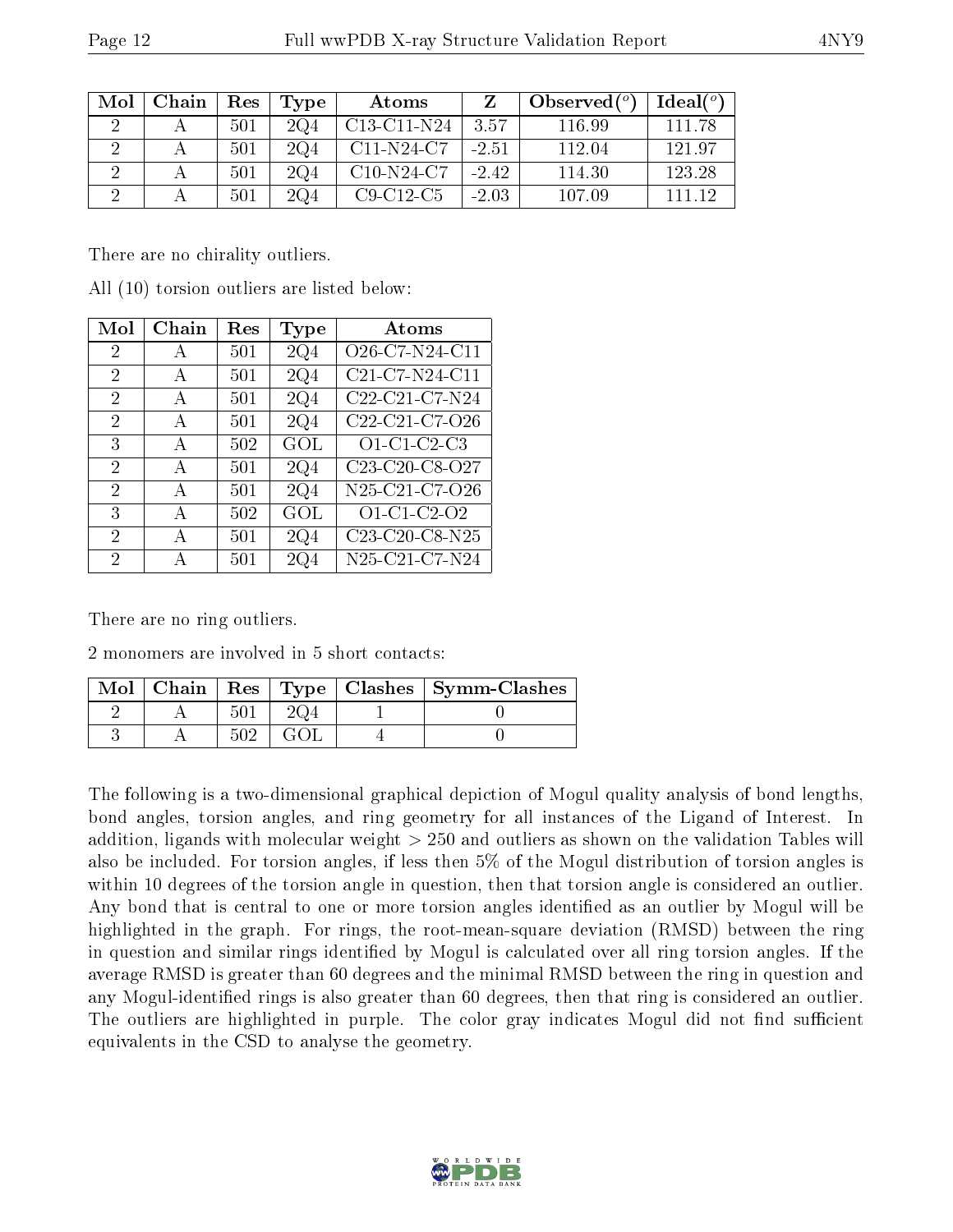

### 5.7 [O](https://www.wwpdb.org/validation/2017/XrayValidationReportHelp#nonstandard_residues_and_ligands)ther polymers (i)

There are no such residues in this entry.

### 5.8 Polymer linkage issues (i)

There are no chain breaks in this entry.

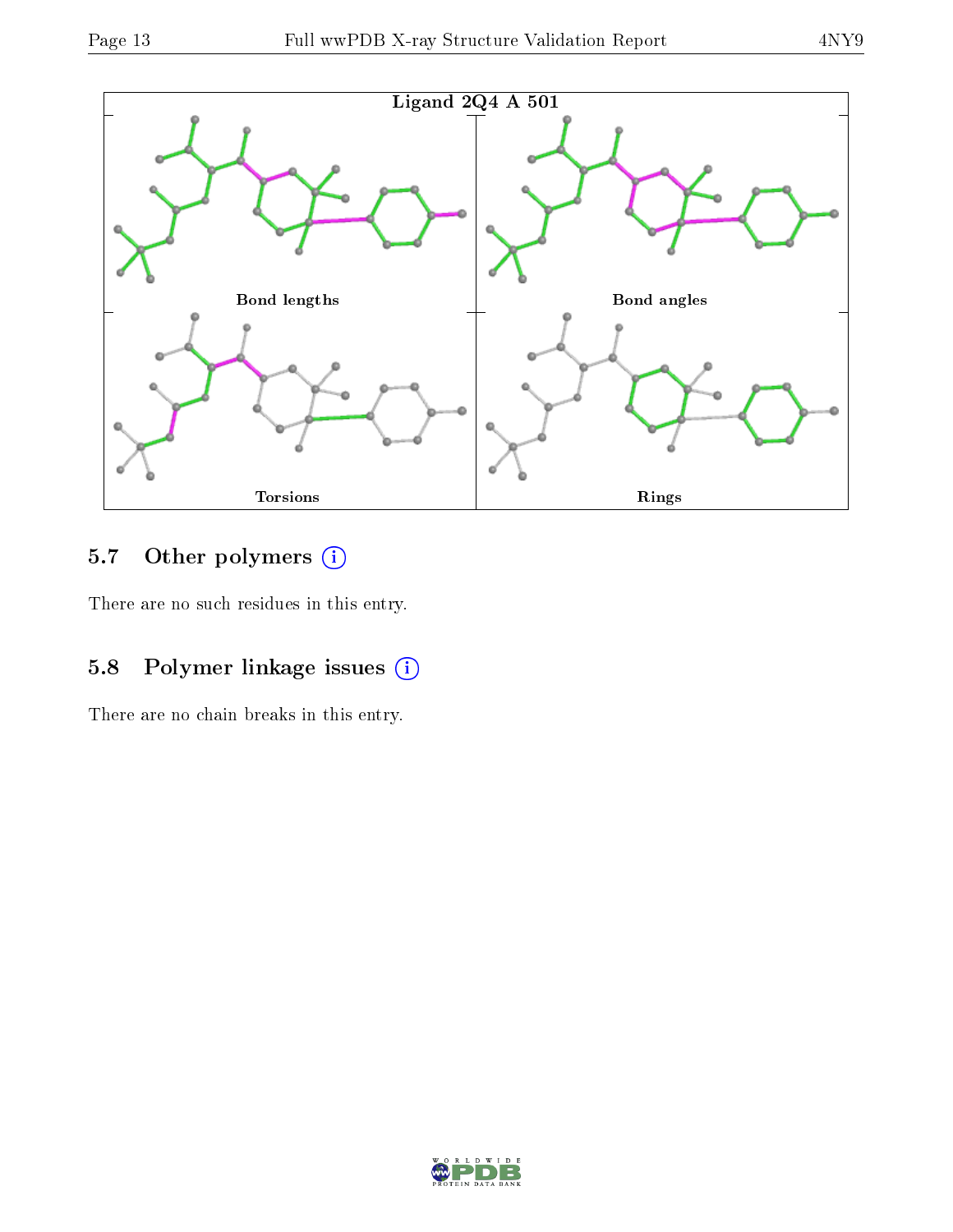## 6 Fit of model and data  $\circ$

### 6.1 Protein, DNA and RNA chains (i)

In the following table, the column labelled  $#RSRZ>2'$  contains the number (and percentage) of RSRZ outliers, followed by percent RSRZ outliers for the chain as percentile scores relative to all X-ray entries and entries of similar resolution. The OWAB column contains the minimum, median,  $95<sup>th</sup>$  percentile and maximum values of the occupancy-weighted average B-factor per residue. The column labelled  $Q< 0.9$  lists the number of (and percentage) of residues with an average occupancy less than 0.9.

| $\mid$ Mol $\mid$ Chain | $\bf{Analysed} \quad  $ | $\mid$ <rsrz> .</rsrz> | $\rm \#RSRZ{>}2$                    | $\vert$ OWAB(Å <sup>2</sup> ) $\vert$ Q<0.9 |  |
|-------------------------|-------------------------|------------------------|-------------------------------------|---------------------------------------------|--|
|                         | 260/290(89%)            | 0.05                   | 12 (4\%)   32   22   41, 58, 82, 95 |                                             |  |

All (12) RSRZ outliers are listed below:

| Mol | Chain        | $\operatorname{Res}% \left( \mathcal{N}\right) \equiv\operatorname{Res}(\mathcal{N}_{0})\cap\mathcal{N}_{1}$ | Type              | <b>RSRZ</b> |
|-----|--------------|--------------------------------------------------------------------------------------------------------------|-------------------|-------------|
| 1   | A            | 204                                                                                                          | $_{\mathrm{LYS}}$ | 4.9         |
| 1   | A            | 232                                                                                                          | GLY               | 3.2         |
| 1   | A            | 209                                                                                                          | LEU               | 3.1         |
| 1   | А            | 231                                                                                                          | SER               | 3.0         |
| 1   | A            | 234                                                                                                          | LYS               | 2.9         |
| 1   | А            | 207                                                                                                          | CYS               | 2.6         |
| 1   | $\mathbf{A}$ | 237                                                                                                          | PHE               | 2.5         |
| 1   | A            | 235                                                                                                          | GLU               | 2.5         |
| 1   | А            | 414                                                                                                          | ĦЕ                | 2.5         |
| 1   | A            | 144                                                                                                          | THR.              | 2.3         |
| 1   | А            | 203                                                                                                          | ${\rm ARG}$       | 2.1         |
| 1   |              | 420                                                                                                          | PHE               | 2.1         |

### 6.2 Non-standard residues in protein, DNA, RNA chains  $(i)$

There are no non-standard protein/DNA/RNA residues in this entry.

### 6.3 Carbohydrates (i)

There are no carbohydrates in this entry.

### 6.4 Ligands  $(i)$

In the following table, the Atoms column lists the number of modelled atoms in the group and the number defined in the chemical component dictionary. The B-factors column lists the minimum,